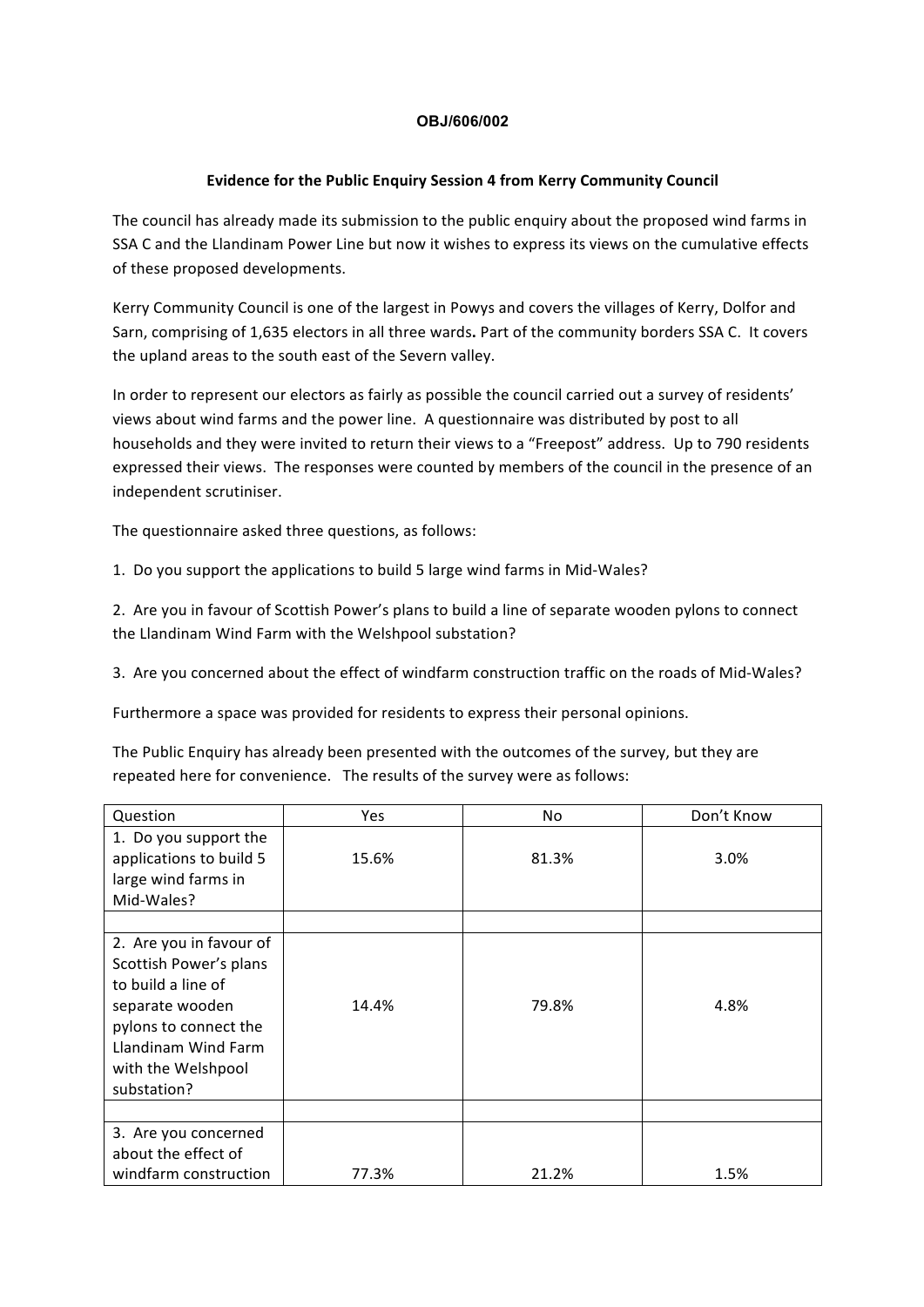| traffic on the roads of |  |  |
|-------------------------|--|--|
| Mid-Wales?              |  |  |

The council has already made its objections to the wind farms and Llandinam power line, but we are very concerned about the cumulative effects of the proposed developments and wish to make the following points.

The results of our survey show that nearly 80% of residents who responded oppose the construction of these five wind farms and the power line. Whilst we accept that the weight of numbers is not as important as the strength of the arguments we strongly believe that, as local people, we have a better understanding of the combined impact of these developments on our communities. It is simply not good enough for "experts" who know little and care less for the local area to dismiss the impact of these as, "not significant". Large multinational companies pay lip service to their commitment to the local community, but in reality their concern is reaping the financial incentives and subsidies linked to wind power irrespective of their effects on the lives of local people. It is true that, in a legal sense, as a council, we have been consulted, but we have been left with the strong impression that the developers care little for our responses and do not intend to act on them. We are merely an obstacle to be overcome in the furtherance of their commercial aims.

Our concerns centre on:

## The negative effect of the development on the Mid Wales landscape and its consequent implications for tourism.

We deplore the significant damage that would be caused to the quality of the intensely rural Mid-Wales landscape by the cumulative effect of these five wind farms. One of the attractions of our upland area is the long distance vistas from the many paths and tracks, not least the Kerry Ridgeway that criss-cross the area. The sight of several hundred tall turbines would be a very significant blight on what has been, up to now, an undisturbed landscape. The quality of the landscape is attested to by the Kerry Hills being contiguous with the Shropshire hills, that are formally recognised as an "Area of Outstanding Natural Beauty." The higher land further west, visible from our area, has National Park status and indeed in the 1970s parts of Montgomeryshire were scheduled for inclusion in the failed "Cambrian Mountains National Park". We make this point to stress the very high visual quality of the landscape that the cumulative effects of these wind farms would compromise.

Tourism plays a large part in the local economy, not only in the Kerry area, but throughout Mid Wales and we believe that the presence of a large number of huge metallic towers will discourage visitors. 

## Long term disruption to the Mid Wales transport network during the construction phase.

As people who use the local road network on a daily basis, as a part of our personal and business lives, we foresee very significant difficulties during the construction phase.

Most employment in the Mid Wales area is in the form of small businesses, including the tourist industry and they play a vital part in the local economy. Easy access to their markets can make the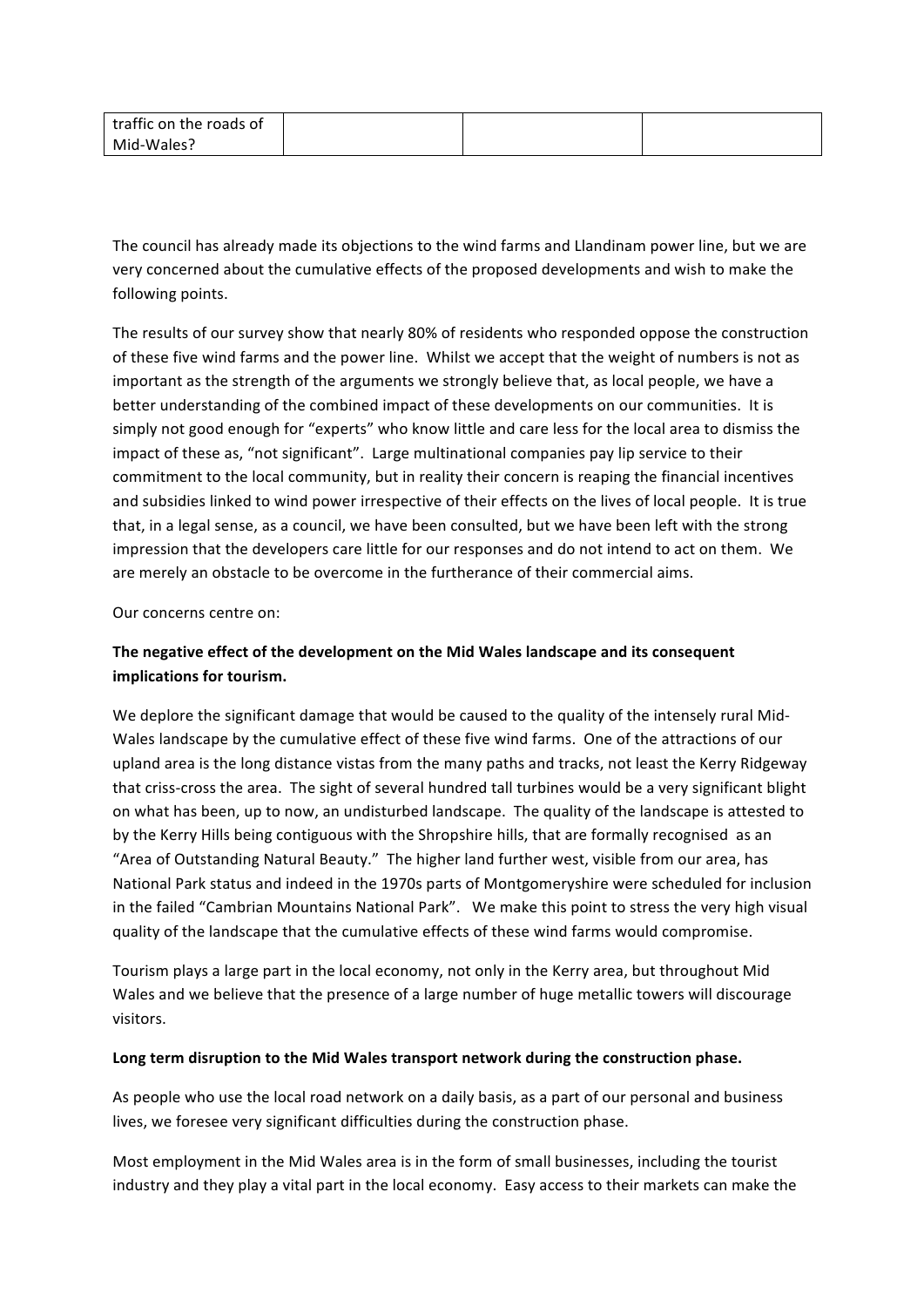difference between success and failure. We are very concerned about the impact of the traffic disruption on these already vulnerable enterprises. We emphasise that this will not be a short term inconvenience; the construction phase will last for years.

Since the construction of the Tesco superstore in Newtown the A483 tends to suffer from congestion at busy times. As a consequence a, "rat run" has developed whereby traffic leaves the A483 at Abermule and follows the B4368 to Glanmule. Here it follows the A489 westwards towards Kerry village. After passing through the village traffic takes a "C" class road towards Dolfor where it rejoins the A483. The council has already expressed its concern about speeding through the village and as a result police carry out regular speed checks in the area.

The council is very concerned that the general construction traffic will make congestion on the A483 through Newtown much worse, leading to increased use of the rat run. The use of these narrow, minor roads by excessive and often unsuitable traffic raises real safety concerns, especially excessive speed past our village school.

One developer applied for planning permission to improve the "C" class road mentioned above. This was to facilitate construction traffic. The council opposed this approach since improvement will only encourage further use of the road as a, "rat run". Furthermore it would involve the removal of several km of ancient hedgerow and cause considerable disruption during the construction phase. We are pleased to note that Powys County Council has refused this developer planning permission, although we now understand that the developer is appealing against this decision.

Furthermore we are concerned about the impact of the slow moving convoys carrying parts of the turbines. Based on information provided by Powys County Council's highways department we believe that the convoys will create frequent and very considerable congestion on the A483. This will further increase the use of the rat run, but it will also cause very considerable delays in gaining access to the A483. This is the main access to routes north, south and west from the council area. It is easy to envisage traffic in Newtown and Welshpool being completely grid-locked when these convoys pass through.

Traffic congestions also costs money. When delivery vehicles are caught in traffic jams not only is local business deprived of timely deliveries, there is also a cost implication. Furthermore internet shopping is important in this rural area and delivery schedules, times and costs are likely to suffer. This emerging industry with the potential to become the very back bone of our rural economy will be severely damaged.

Of particular concern is delay in the delivery of animal feed, milk collection and stock movements at local farms. This is caused, not only by congestion on the main highways, but also by the increased use of minor roads by vehicles seeking to avoid that congestion. As every driver knows it is not the initial cause of the delay which creates the greatest problem but the resulting extended delay while backed up traffic is cleared.

Traffic delay is not only an inconvenience and a threat to local business; it is also a serious health threat in this rural area. Mid Wales does not have a District General Hospital and so ambulances must travel to Aberystwyth, Wrexham, Telford or Shrewsbury hospitals, a journey of 45 to 75